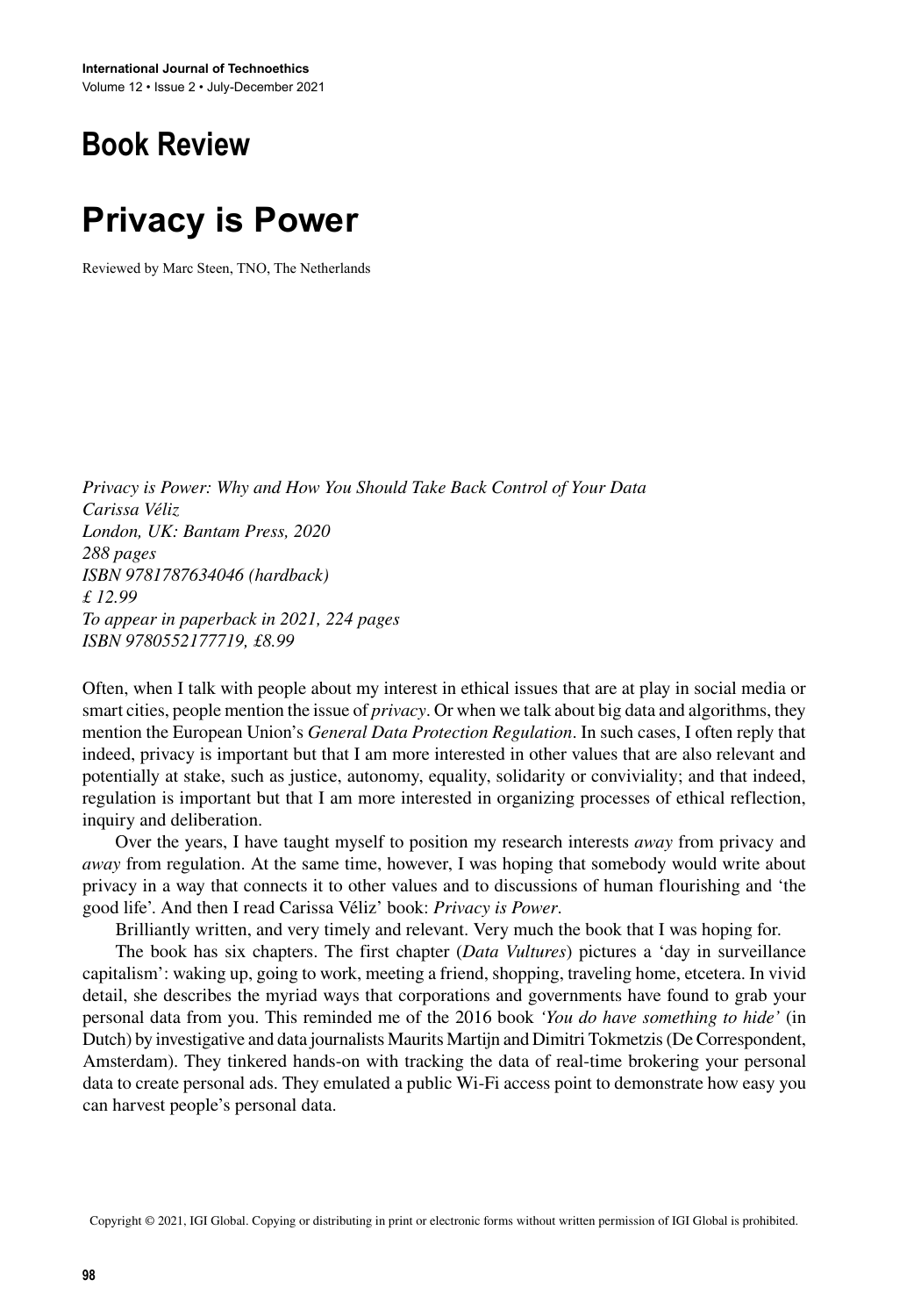I remember their conclusion: As long as you do *not* know exactly *which* data are collected, by *which* parties, to *which* parties they sell your data, and for *which* purposes … you *do* have something to hide. Véliz' book's first chapter brought home that same conclusion.

In the second chapter (*How Did We Get Here?*) Véliz discusses the emergence of digital mass surveillance. An emergence that she proposes was rather contingent. In 2000 the US Federal Trade Commission wrote a report to Congressto propose legislation that would require that websitesinform users of the data they collect and protect the security of these data, and that people are able access these data and choose how these are used. Then '9/11' happened and '[r]egrettably, history developed in a very different way … Overnight, the focus of government action in the United States became security' (p. 36). They chose for mass surveillance at the expense of privacy; they collaborated with tech companies and helped them to become *big tech—*in the process, they effectively disempowered citizens.

Poignantly, mass surveillance did *not* make citizens invulnerable to violence. 'Never again' is an unrealistic promise, Véliz remarks: 'The only place where you will find zero risk is six feet underground, once you have stopped breathing. To live is to risk, and to live well is to manage risk without compromising that which makes for a good life. Terrible thinks like terrorist attacks and epidemics happen in the world—and they will continue to happen. To think we can prevent them if we give up our freedom and privacy isto believe in fairy tales' (p. 42). This way of wording illustrates that discussions of privacy and of what constitutes human flourishing can go hand in hand—and indeed *need* to go hand in hand, as I will propose below.

In chapter three (*Privacy is Power*), I valued Véliz' discussion of *soft power*, i.e. the ability to motivate somebody else to think or do something they would otherwise not have thought or done, and *hard power*, i.e. the ability to carry out one's will, against somebody else's will and resistance, and her references to Francis Bacon and Michel Foucault, who discussed, of course, the interplay between knowledge and power. Starting from those concepts, Véliz convincingly argues that states and corporations exercise both *hard power* and *soft power* over citizens and customers. Furthermore, and importantly, she argues that power can be transformed from one type of power to another type of power: 'A company with economic power can use its money to gain political power through lobbying, for instance. A politically powerful person can use his power to earn money through exchanging favours with private companies' (p. 51). This argument convincingly puts privacy into the 'need to have' category, rather than 'nice to have'. If we want to protect autonomy and freedom, we do need to protect privacy. Moreover, Véliz discusses *collective* privacy. Privacy is often linked to *individual* autonomy and freedom. Véliz, however, arguesthat: 'It's not only that your privacy slips can facilitate violations of the right to privacy of other people. It's also that the consequences of losses of privacy are experienced collectively' (p. 79). Privacy is critical not only for autonomy and freedom, but also for democracy, solidarity and conviviality.

Chapter four (*Toxic Data*) opens with an arresting comparison of data with asbestos. Both can be mined cheaply. And both can be extremely toxic. Véliz provides a range of examples of how the collection and deployment of data can poison lives, institutions, and societies. She discusses how personalized ads, which may appear harmless, can be weaponized to subvert the provision of news, political debates and democratic elections: 'What is new and destructive is showing each person different and potentially contradictory information' (p. 107). Another alarming example takes place in The Netherlands during the Second World War. One Dutch Inspector of Population Registries collaborated with the Nazis in creating a database to register Jewish people. This aided the Nazis to murder Jewish people; more than in other countries. What we can learn from this, Véliz argues, is never to amasstoo much personal data, and have waysto delete these data quickly and easily, when needed.

The last two chapters contain recommendations to curtail mass surveillance: on the level of society, and on the level of personal habits. In chapter five (*Pulling the plug*), she discusses, amongst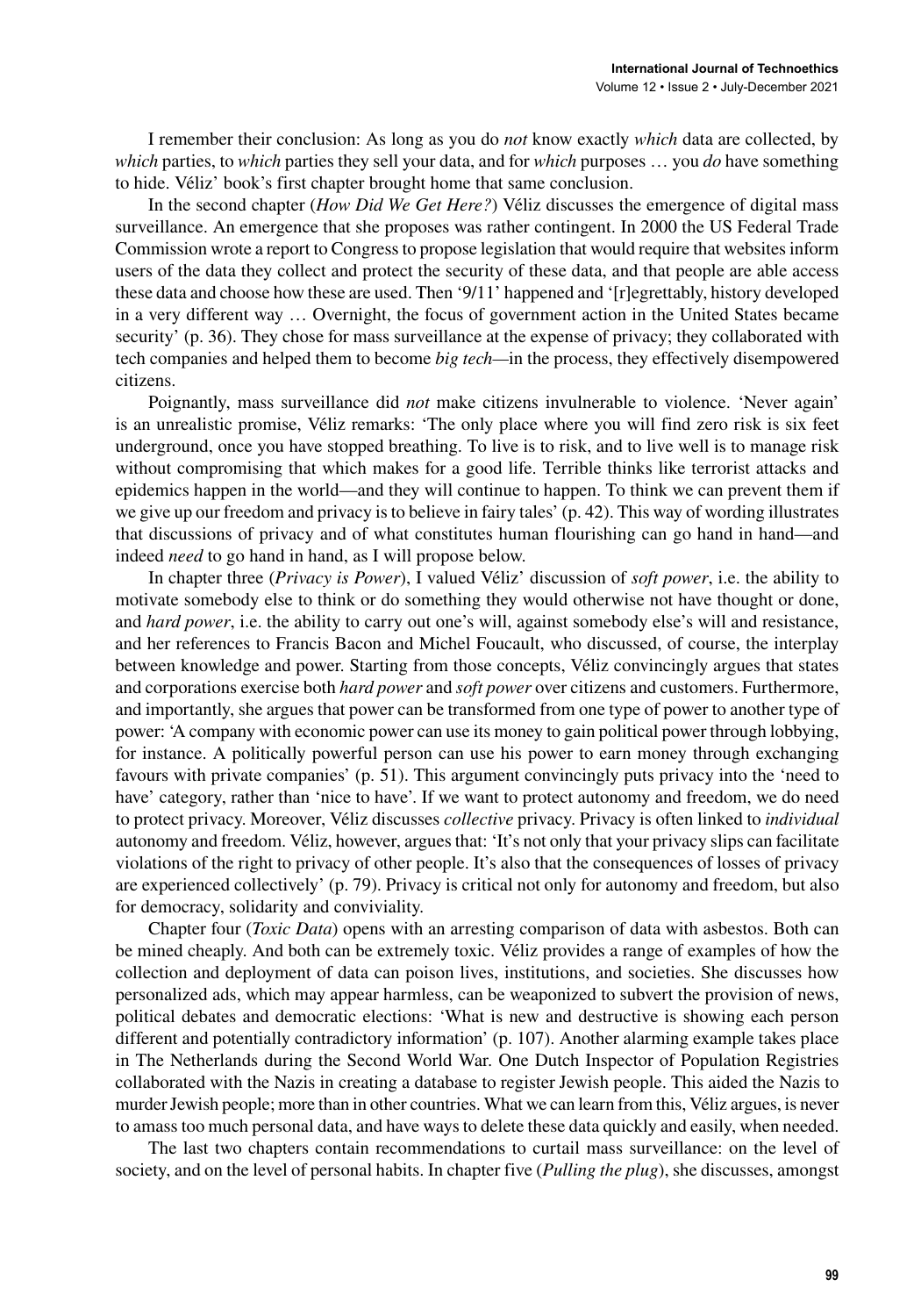other things, the need to stop personalized advertising ('Microtargeted ads that are based on your identity and behaviour are not worth the negative consequences they create', p. 119), to stop the trade in personal data ('Personal data being so valuable and so cheap is the worst possible combination', p. 128), to implement fiduciary duties ('we should bind institutions that collect and manage personal data to fiduciary duties', like the duties of doctors and lawyers to their patients and customers), and the need to enable people to track and check the collection and utilization of their personal data.

In chapter six (*What You Can Do*), Véliz argues that we—citizens, customers—have been lured into believing that convenience isso important that we need to give up privacy for convenience. 'Like pleasure, convenience is an important component of a good life … But convenience is also dangerous. It leads us to have sedentary lifestyles, to eat junk food, to support companies that harm society, to have monotonous and unsatisfactory daily routines, to be uneducated and politically apathetic. Exercising, reading, learning, inventing new ways of living and interacting, and fighting for just causes are as inconvenient as they are meaningful' (p. 177). She proposes a range of habits to protect one's own and other people's privacy, like 'think twice before sharing', 'use privacy extensions and tools', 'change your settings', 'choose strong passwords', and using alternative messaging apps, e.g., Signal, email services, e.g., ProtonMail, and search engines, e.g., DuckDuckGo or Qwant.

While reading the book, I was able to build in my mind a richly populated map of concepts around privacy. Let me share the map I built. It presents a firm connection between privacy and power: how violations of privacy lead to abuses of power.

It contains a range of concepts in the public sphere that are dependent on privacy, both in what used to be public life and what used to be private life. Not only freedom, autonomy, fairness, equality and democracy are at stake, but also *intimacy* ('privacy is necessary to enjoy intimate conversations with others, have frank debates within closed settings …, and establish the bonds upon which wellfunctioning liberal societies are based', p. 80) and *civility* ('civility requires a measure of restraint restraint in what you share about yourself, in the opinions you hold (especially about others), and in the questions you ask', p. 109).

In closing, I would like to propose to position Véliz' account of privacy in the tradition of virtue ethics. Virtue ethicsis concerned with finding waysto live well; to live well *together,* in a *polis*—where we would need to rethink the *polis*: where do we draw its boundaries and who to include. Notoriously, ancient Athens excluded women and enslaved people. Virtue ethics views technologies as tools to create circumstancesin which people can cultivate relevant virtues and can flourish (Shannon Vallor, 2016: *Technology and the virtues: A philosophical guide to a future worth wanting*. Oxford University Press). Privacy is critical for living well together: for creating free, fair and democratic societies, and for promoting autonomy, equality, solidarity and conviviality—which we currently and direly need.

A virtue ethics approach focuses on privacy as a *positive* freedom, in line with how Véliz describes privacy: 'being able to keep certain intimate thingsto yourself—your thoughts, your experiences, your conversations, your plans (p. 3). This understanding of privacy as positive freedom can complement more frequently occurring understandings of privacy as a *negative* freedom, i.e. being free *from* other people watching, disturbing or interfering, being free from surveillance.

In a famous line in '*On Liberty'* (1.13), John Stuart Mill starts with positive freedom: 'The only freedom that deserves the name is that of pursuing our own good in our own way'—and then adds negative freedom: 'so long as we do not attempt to deprive others of theirs or impede their efforts to obtain it'. A similar approach is found in the Capability Approach, which views technologies as tools to enable people to extend relevant human capabilities in order to promote human flourishing (e.g., Ilse Oosterlaken and Jeroen van den Hoven, eds. 2012: *The Capability Approach, Technology and Design*. Springer)—much like virtue ethics.

Near the end of the book, Véliz asks readers 'how they want to be remembered. As one of the people who helped companies and governments violate people's right to privacy … [or] as one of the people who helped fix the data landscape by offering users a way to navigate life in the digital age while retaining their privacy?' (p. 196). This is an appeal to people who work in tech to respect, to